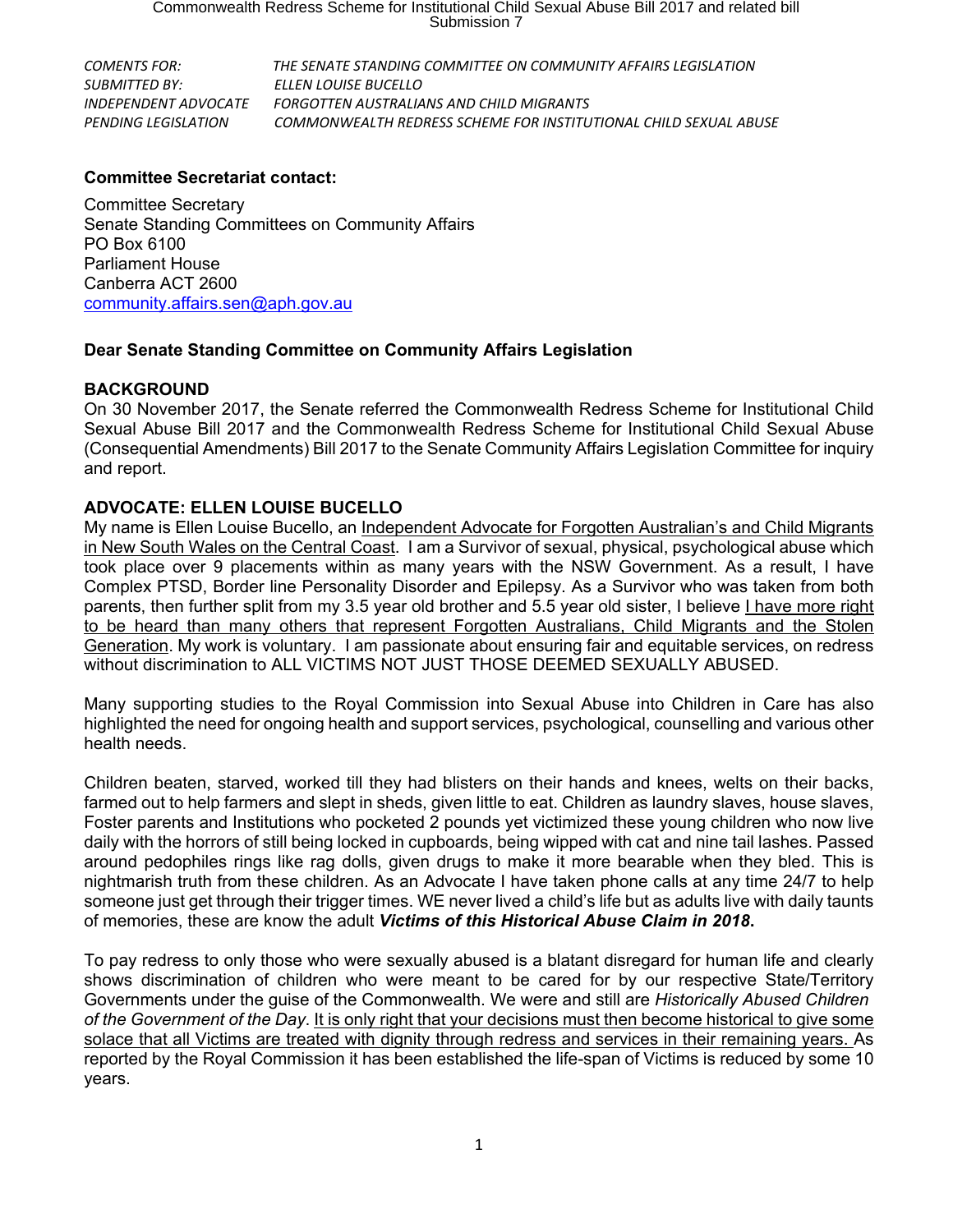| COMENTS FOR:         | THE SENATE STANDING COMMITTEE ON COMMUNITY AFFAIRS LEGISLATION   |
|----------------------|------------------------------------------------------------------|
| SUBMITTED BY:        | FLLEN LOUISE BUCELLO                                             |
| INDEPENDENT ADVOCATE | FORGOTTEN AUSTRALIANS AND CHILD MIGRANTS                         |
| PENDING LEGISLATION  | COMMONWEALTH REDRESS SCHEME FOR INSTITUTIONAL CHILD SEXUAL ABUSE |

Since, you do not have one member who has journeyed the way we have, not one who has suffered all abuses, please consider that **YOU** are now our voice – our future rests in your decisions.

I have given my background as it is important that the Committee understand this. I do not hide from these atrocities as a Survivor, I am very proud of my accomplishments as an Advocate. As such I represent my brothers and sisters who cannot put pen to paper to voice their opinion. These views are collective from many Advocates and closed Facebook Groups which have arisen to try and help Survivors to understand jargon, their rights and listen to their grievances.

Over the preceding years I have listened to arguments, read reports, been involved with the Royal Commission, Lotus Place, Wattle Place, forwarded my own Submissions, been involved in surveys with the University of NSW to gather evidence to better understand the needs of this unique group of *Historical Survivors* so that Governments/Committees can take the right steps to assist them in these there last twilight days. My last research study I was involved with was on the life outcomes for children growing up in care in the twentieth Century by the UNSW Australia "No Child Should Grow up like this:" ISBN 978— 0-7334-3687-1 *UNSW Australia*

I submit to this Committee as concise as possible valid references to which I believe still need addressing before this legislation is passed. I am and will always be willing to appear in person to discuss these *matters further.*

## **WHAT YOU NEED TO CONSIDER FURTHER Recommendations**

#### **It has been recommended that access to redress is denied to persons who were involved with child sexual abuse or have been incarcerated for over 5 years.**

These adults as children were drugged by pedophiles to stop them talking, stop the pain and stop the memories. When they finally ran away, no life skills and still children of the Government they turned to drugs and crime or did what they were conditioned to do. They paid as children, then as young men and women did time for their crime. Now you dare to even harm them further excluding them redress. I cannot fathom the ideology of this decision, firstly they lost everything in care, and as many reports show approximately 10% were destined for this path. Certainly in my eyes and that of many Professionals with whom I have spoken Psychologist and Psychiatrists they are puzzled as to why the Government has made a judgement where you were the legislative responsibility of these adolescents demonstrates a blatant lack in humanitarian prowess.

# **Reasonable sexual abuse.**

The legislation states that redress will be made on reasonable sexual abuse. I have looked up the synonyms for reasonable and am not able to define this terminology; sensible; rational, judicious; practical, realistic etc. perhaps clarification is required.

# **Sexual abuse redress payment only?**

The pending legislation does set out provision for further redress of abuse providing the abuse is predominately sexual first. So it seems the Legislation is giving rise to the fact that physical and mental abuse is acceptable and as Children of the Government of the time it was an accepted action. So if one was sexually abused they then can claim physical abuse. Yet, a child who was not sexually abused cannot claim physical abuse. It seems that it is expected that the two go hand in hand. As representatives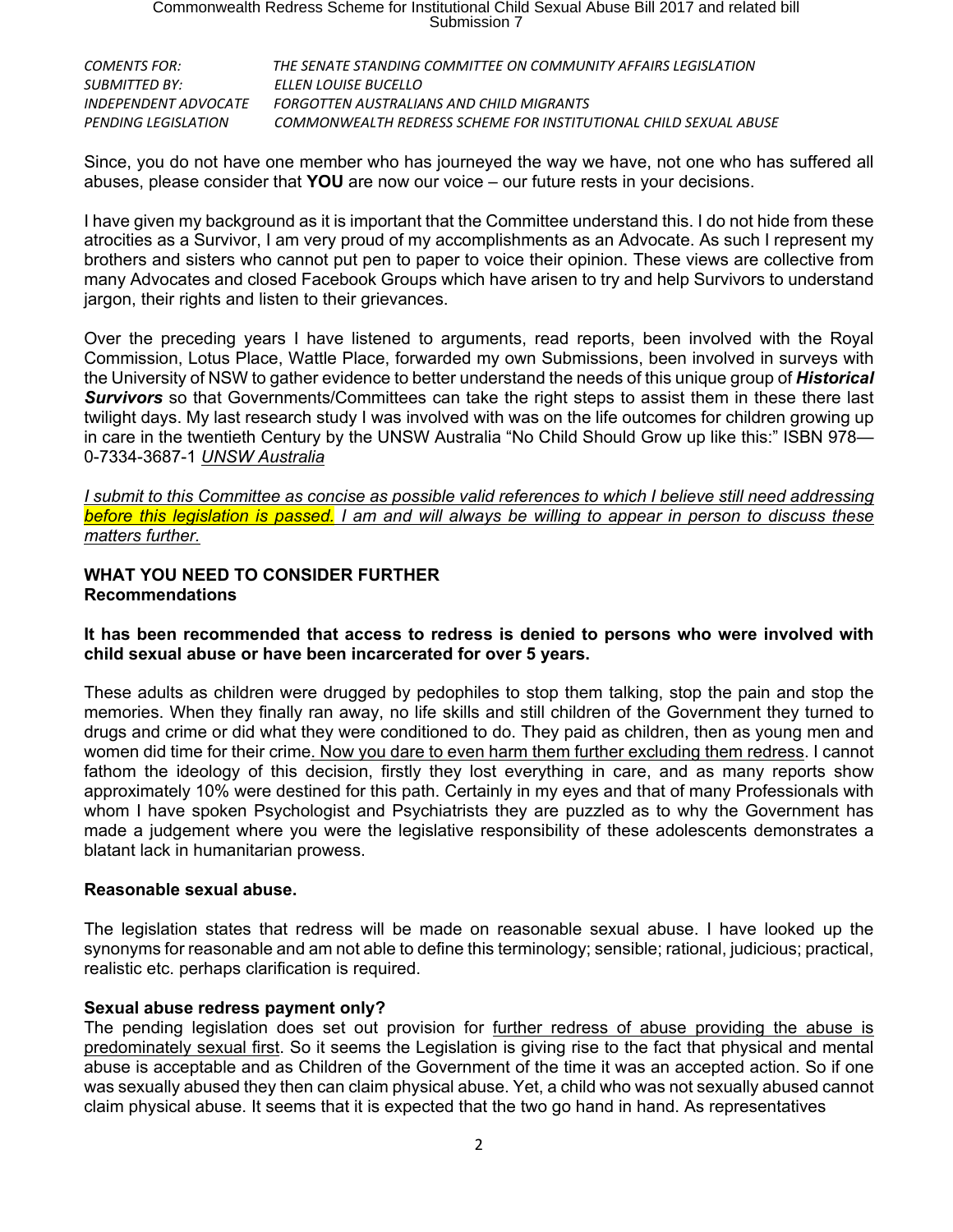| COMENTS FOR:                | THE SENATE STANDING COMMITTEE ON COMMUNITY AFFAIRS LEGISLATION   |
|-----------------------------|------------------------------------------------------------------|
| SUBMITTED BY:               | ELLEN LOUISE BUCELLO                                             |
| <i>INDEPENDENT ADVOCATE</i> | FORGOTTEN AUSTRALIANS AND CHILD MIGRANTS                         |
| PENDING LEGISLATION         | COMMONWEALTH REDRESS SCHEME FOR INSTITUTIONAL CHILD SEXUAL ABUSE |

for Government one would be surely be pleased that any child that was not sexually abused you would sigh in relief.

#### **Counselling and Psychological Services**

**Clause 49** outlines the general principles that should guide the provision of counselling and psychological services for the purpose of the Scheme;

**Subclause 49(3**) states that survivors should be supported to maintain existing therapeutic relationships to ensure continuity of care.

Many of us have built good and lasting relationships with Counsellor's and Psychiatrist's. Like many Forgotten Australians and Child Migrants I could not visit a Public Hospital Counsellor or Psychiatrist as this is Institutional to us and we freeze-up, become emotional and the doors of the past re-open once more. Visiting any government place such as a Public Hospital, Centrelink causes considerable anguish on us. Many publications have recorded the effects of same like institutional care and submissions have been passed to the Royal Commission. This fear is also reported as we approach Aged Care and to many it seems like we are going back to the very place that hurt us. It comes as no surprise that many Survivors advise me of their future means to overcome that situation.

These mental health issues where behaviour is not understood through flashbacks; anxiety and phobias of being hurt once again sets off mental health issues. Survivors more than often are forever going through a revolving door in and out of mental health. However, as many pay private health insurances as a security to stay out of Public Mental Health we are forced to pay \$500 plus gap fees to feel we are in a safe place. I have been in Private Mental Health thirteen times as a consequence of my childhood abuse. Can we be reassured that our Private Health admissions to see the same Practitioner's and be cared for in Private Hospitals will be covered if a Survivor can no longer fund this Private Health expense? Or will the legislation make provision to pay the excess? This group of Historically Abused Survivors are one group of people who should have automatic access to NDIS for Advocacy purposes. We well know, and it has also been reported to the Royal Commission that as Survivors age it is becoming more difficult for many to manage their own money and decision making. This Committee must approve free Advocacy Services through NDIS regardless of age to compensate these Survivors. No provisions or funding has been allocated for these services and asking family only re-ignites the intergenerational overload which many Survivors Children have already endured. In many cases a causal distance exists between parent and siblings because of this intergenerational overload.

# **PRIORITY ONE HEALTH CARD**

Correspondence from hundreds of representative organizations and individual Advocates throughout Australia understand health dilemmas Survivors face on a daily basis in respect to our failing health and have pleaded for the consideration of a "**Priority One Health Card"** whereby we do not have to continually explain our past and conditions.

We are not asking for a Veterans Gold Card but for the Government of Australia to finally take responsibility in fixing the children who were in their care. A "**Priority One Health Card**" would finally allow survivors to feel that they have been recognized as important and that they finally are the government's priority. Many have missed out on so many health needs, dental, optical, gym, hearing, physio, meditation and other relaxation practices to help them deal with anxiety, depression, loneliness, isolation etc. It will aid in education without us having to explain our conditions or triggers which may be set off at any time.